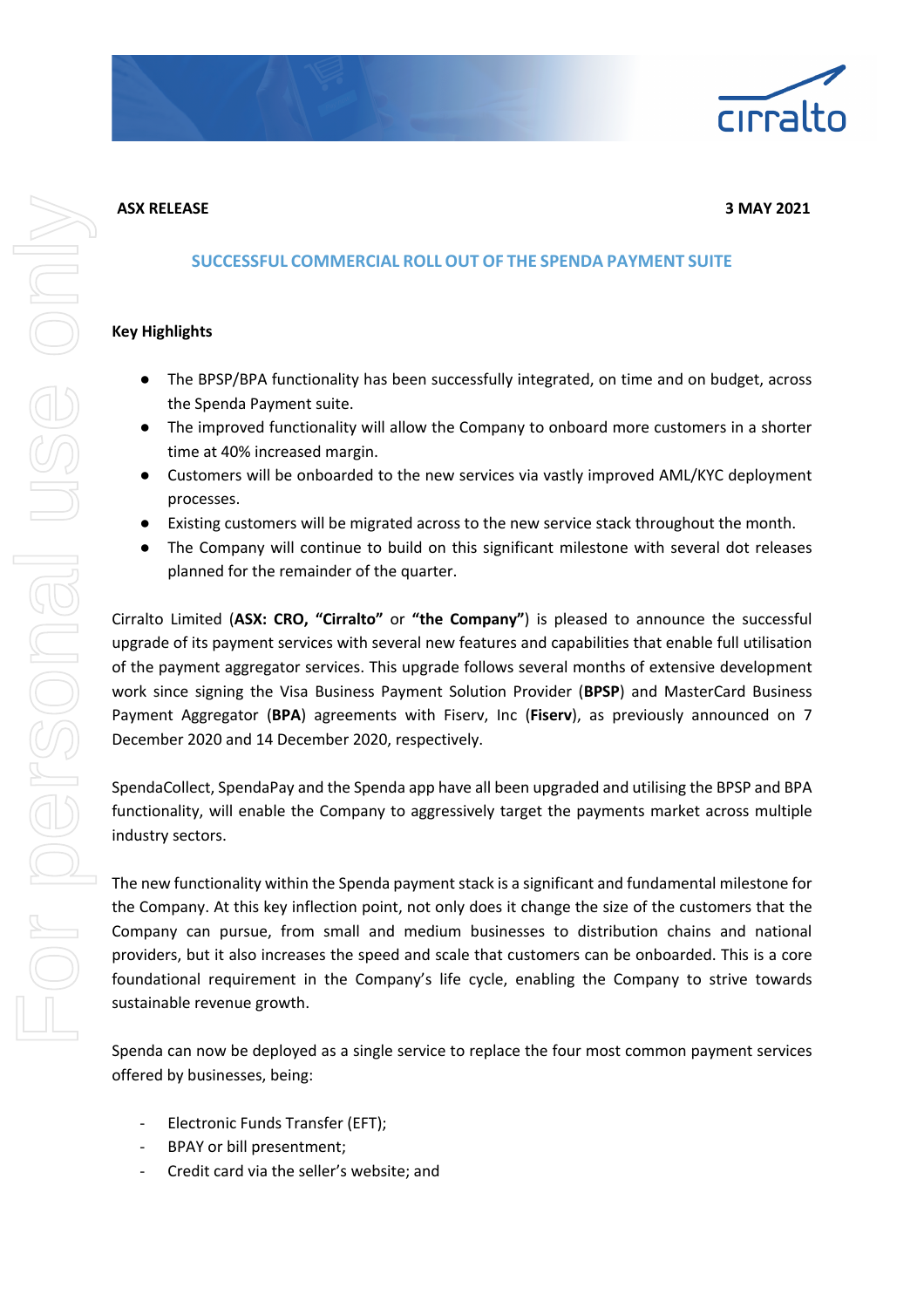- Finance or pay by month.

By securely processing payments at a lower cost than traditional merchants, the Spenda service is a very compelling payments option for businesses.

Businesses are often deterred from changing systems or software due to many factors, including disruption to their business, having to retrain staff and cost. However, the integration capabilities of Spenda enable a light touch implementation of the product suite, as it works with and complements the businesses existing systems, rather than replacing them.

Furthermore, and a key point of difference from other payment providers, is the ledger-to-ledger integration capabilities. As the technology fully integrates with both the buyers and sellers accounting systems at the time of processing a payment, the transaction is automatically posted in the respective Accounts Receivable and Accounts Payable ledgers.

This unique and powerful integration point reduces administration effort (by not having to enter the transaction manually), reduces the risk of errors (as both the buyer and seller are working off the same dataset) and reconciliation effort for both parties. In addition, the new Spenda payment suite offers users access to working capital at the point-of-activity to address common cash flow symptoms that cause late payment in commercial relationships. In essence, this allows the buyer to opt for the 'Buy-Now, Pay-Later' option, at the point of purchase, conditional upon them meeting the standard credit rating checks.

The BPSP and BPA agreements change how the Company authenticates the user relationship, giving us the ability to acquire and onboard customers more efficiently. Through these agreements, the Company can also incorporate a strategic merchant rate that increases Cirralto's margins on digital payments by up to 40 per cent, which will increase the Average Revenue Per User (**ARPU**).

With the implementation of the BPSP and BPA functionality, the software now serves as a one-stop, digital payment solution designed to replace disparate payment methods, integrate transactions endto-end, automate reconciliation and ultimately save businesses valuable time and money.

Through the platform, customers now benefit from:

- The ability to conduct all business payments on one connected platform that accepts all major B2B payment methods; including credit card transactions, bank transfers and BPAY;
- Increase payment security and validation with automatic identification of the buyer and seller as linked accounts. This removes the need for manual verification through invoice numbers, customer identification numbers of BSB and account numbers;
- Increased clarity with statement based payments that group all outstanding debt owed to a trading partner rather than individual invoices;
- Improved payment options with the ability to pay one, all or a selected number of invoices in one transaction;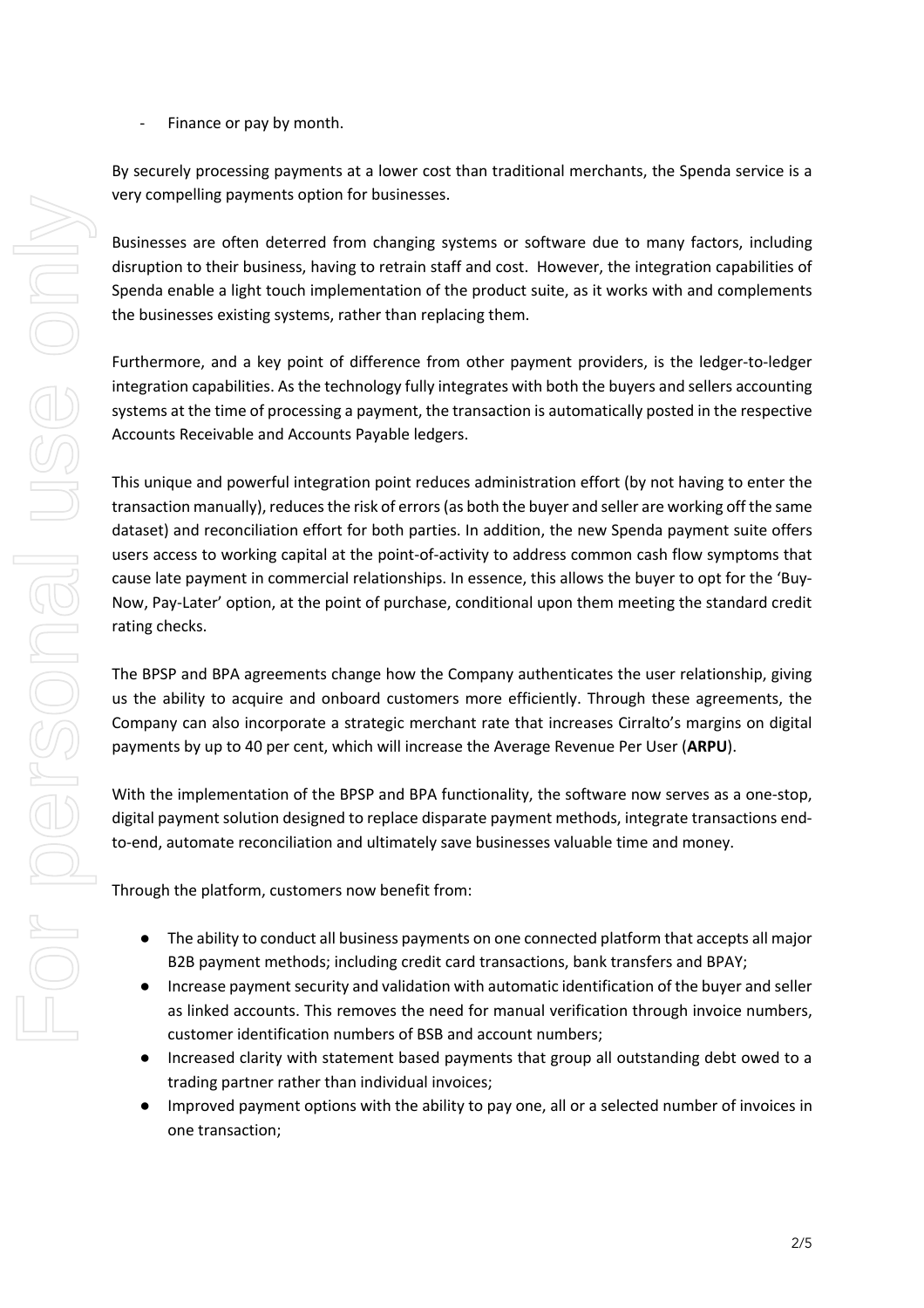- Easier reconciliation through ledger to ledger integration that links the payment event to the reconciliation event for both parties, including itemised invoice references matched to discrete payments into the financials; and
- Competitive pricing with a flat rate on card payments and a capped fee on integrated account payments.

The Company anticipates that this additional functionality will result in an increase in the number of customers processing payments through the card networks.

As referenced in previous announcements, the Company will initially focus its efforts on serving customers in the following addressable markets:

- 1. Fashion where we connect the retailer to the manufacturer;
- 2. Education where we connect the parent to the school and the school to their suppliers;
- 3. Food & Food Service where we connect food producers to suppliers and food retailers to food producers;
- 4. Home Furnishings and Specialist Retail where we connect retailers to manufacturers; and
- 5. Automotive where we connect vehicle owners to service providers.

The Company's Managing Director, Adrian Floate, stated:

"The last 12 months has been a transformational period for the Company, moving from pure development to launching and commercialising new products. We are now at the beginning of what we anticipate to be an exciting phase of sustainable revenue growth. All this has been achieved during a challenging period, not only for the Company but for the global economy, with the impact of the COVID-19 pandemic. With this in mind, I personally want to commend the entire team for what they have achieved to date.

"We have focused our development teams on crafting software that drives improvements for our customers and our customers' customer's. We have entered into new strategic relationships that expand our service capability and, in the past few months, we have developed a payment solution that bundles the most common ways businesses pay each other into a single solution. We have done all this while maintaining double-digit quarter on quarter growth.

"As we move into the next phase of business commercialisation, we do so with a clear view on continuing innovation, addressing customer needs and a belief in our vision to positively change the way businesses do business."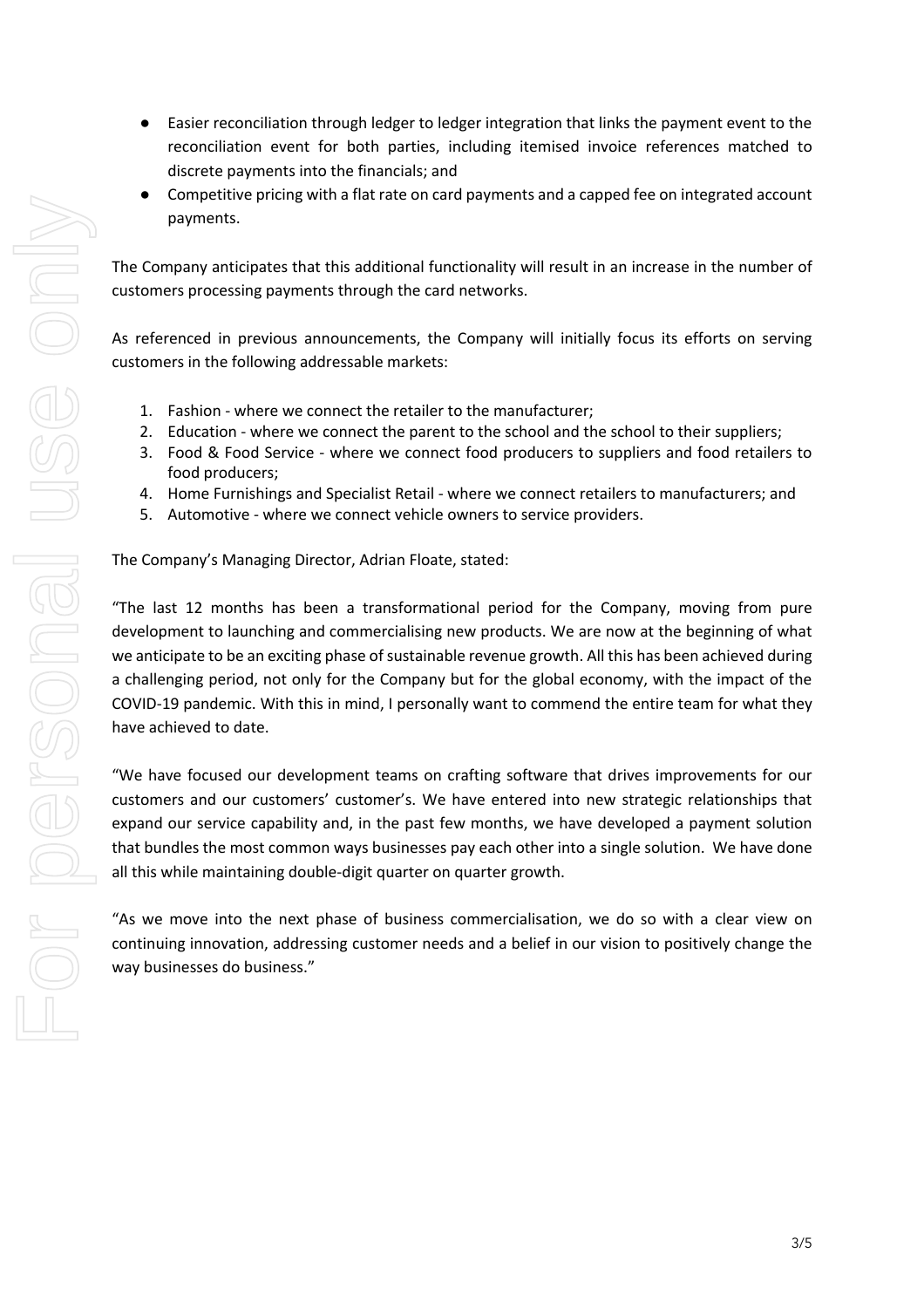## **About Spenda**

The Spenda solution is a family of products designed to support businesses in all their day-to-day activities. Unlike other software platforms that offer part of the solution, the Spenda suite improves efficiency and productivity in every area of business and has payments and finance baked into its core functionalities.

The Spenda suite is built on a framework of strong integrations at its core. The backend powerhouse that drives Spenda is an open-auth integration platform that enables customers to sync data across their cloud app ecosystem into their accounting and ERP software. This engine can push and pull business data such as debtors, creditors, inventory and transactions (purchase orders, invoices, credit notes etc) in real-time or based on user-driven events. With Spenda businesses can connect to their customers and their catalogues to quickly and easily share data.

The Spenda product suite includes software to support; Point of sale, Inventory management, Procurement, Service management, Debt collection, Payment services, eCommerce and Catalogue sharing.

Spenda removes business inefficiencies allowing businesses to do the job once, with no double data entry and removes manual, paper-based processes that are time-consuming and prime to errors. On top of that, the product is mobile, with modules accessible on tablets and phones as well as desktop.

Authorised by the Board of Directors.

- ENDS -

cirralto

#### **About Cirralto**

Cirralto Limited (ASX:CRO) is a transaction services business supplying industries with a broad range of B2B payment services, digital trading software and integrated solutions. Our goal is to convert eft payments to card payments utilising the BPSP engagement coupled with our payments collaboration framework. Our competitive advantages deliver customers end-to-end e-invoicing integration, rapid ordering, digital trust and automated reconciliation.

Cirralto supplies its customers a recipe of integrated software to create a vertical market standard operating environment (SOE) that enable the effective and seamless transfer of data from multiple, disparate software systems in one standardised technology solution, such as SpendaRetail. Cirralto has licensing agreements with third party software vendors that enable it to provide integrated SOE solutions to its customers.